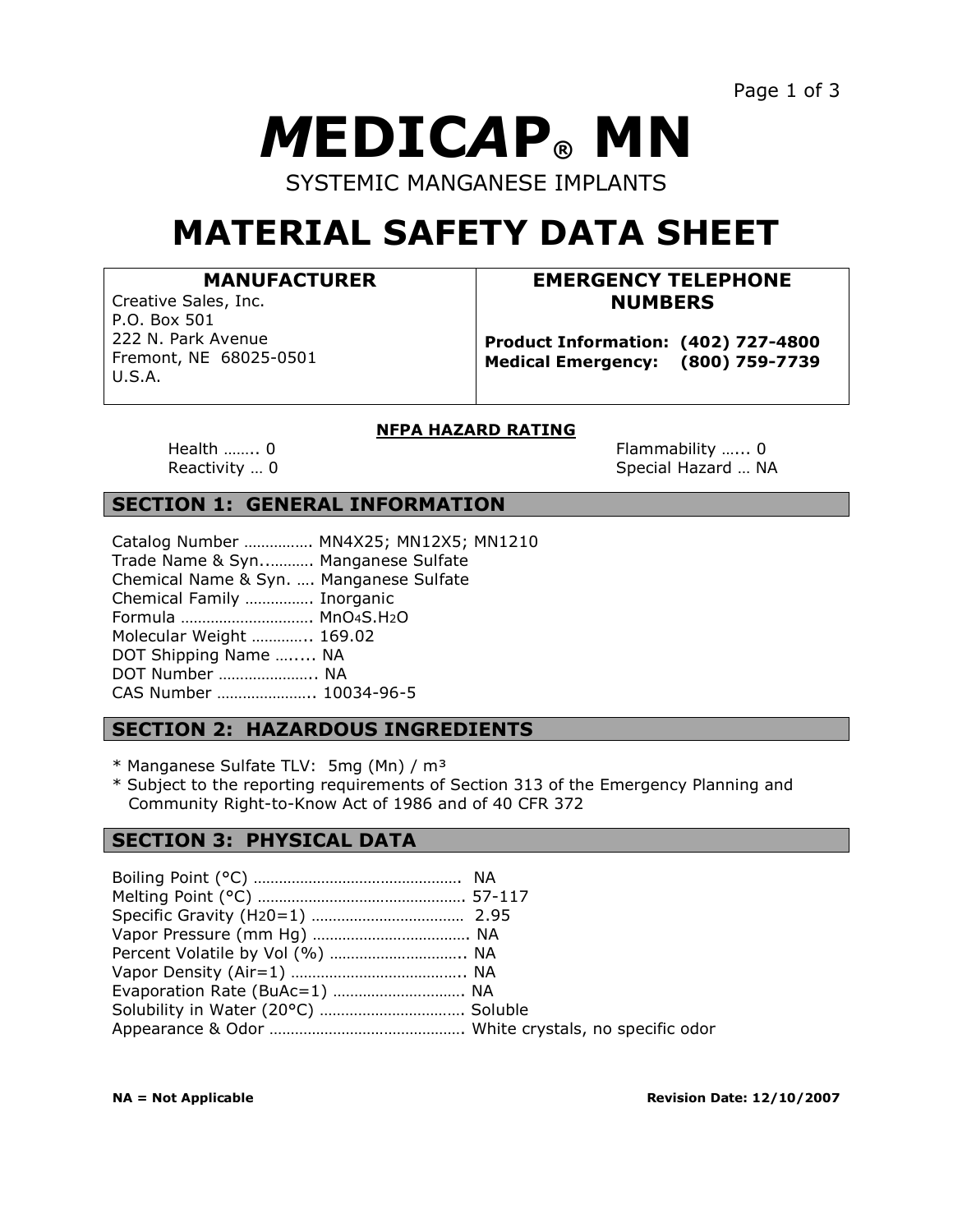#### **SECTION 4: FIRE & EXPLOSION HAZARD DATA**

| Unusual Fire & Expl. Hazards  When heated to decomposition it emits toxic |
|---------------------------------------------------------------------------|
| fumes of SO <sub>x</sub> .                                                |

NOTE: THE INFORMATION PROVIDED HEREIN REGARDING POTENTIAL HAZARDS OF USING THIS PRODUCT WOULD BE APPLICABLE TO THE PHYSICAL HANDLING OF THE CHEMICAL CONCENTRATE CONTAINED INSIDE THE ENCAPSULATED IMPLANT. UNDER NORMAL USE OF THE PRODUCT THERE WOULD BE NO EXPOSURE OR CONTACT WITH THE ACTIVE INGREDIENT INSIDE THE CAPSULE ITSELF.

### **SECTION 5: HEALTH HAZARD DATA**

| ACGIH TLV/OSHA PEL (TWA)  OSHA PEL TWA: 5 mg (Mn) / m <sup>3</sup> |                                                                                                                                           |
|--------------------------------------------------------------------|-------------------------------------------------------------------------------------------------------------------------------------------|
| Digestive tract                                                    |                                                                                                                                           |
| Medical Cond. Aggravated by Exposure  Diabetes, kidney ailments    | soap and water. Eyes: Flush with copius<br>amounts of water for 15 minutes; if respiratory<br>failure occurs, give artificial respiration |

#### **SECTION 6: REACTIVITY DATA**

| Hazardous Polymerization  Will not occur |  |
|------------------------------------------|--|
| Hazardous Decomposition Products  SOx    |  |

#### **SECTION 7: ENVIRONMENTAL PROTECTION PROCEDURES**

| water. | respirator, gloves, goggles and lab coat.<br>contain the material. Wash area with soap and |
|--------|--------------------------------------------------------------------------------------------|
|        |                                                                                            |
|        | licensed treatment, storage and disposal facility.                                         |